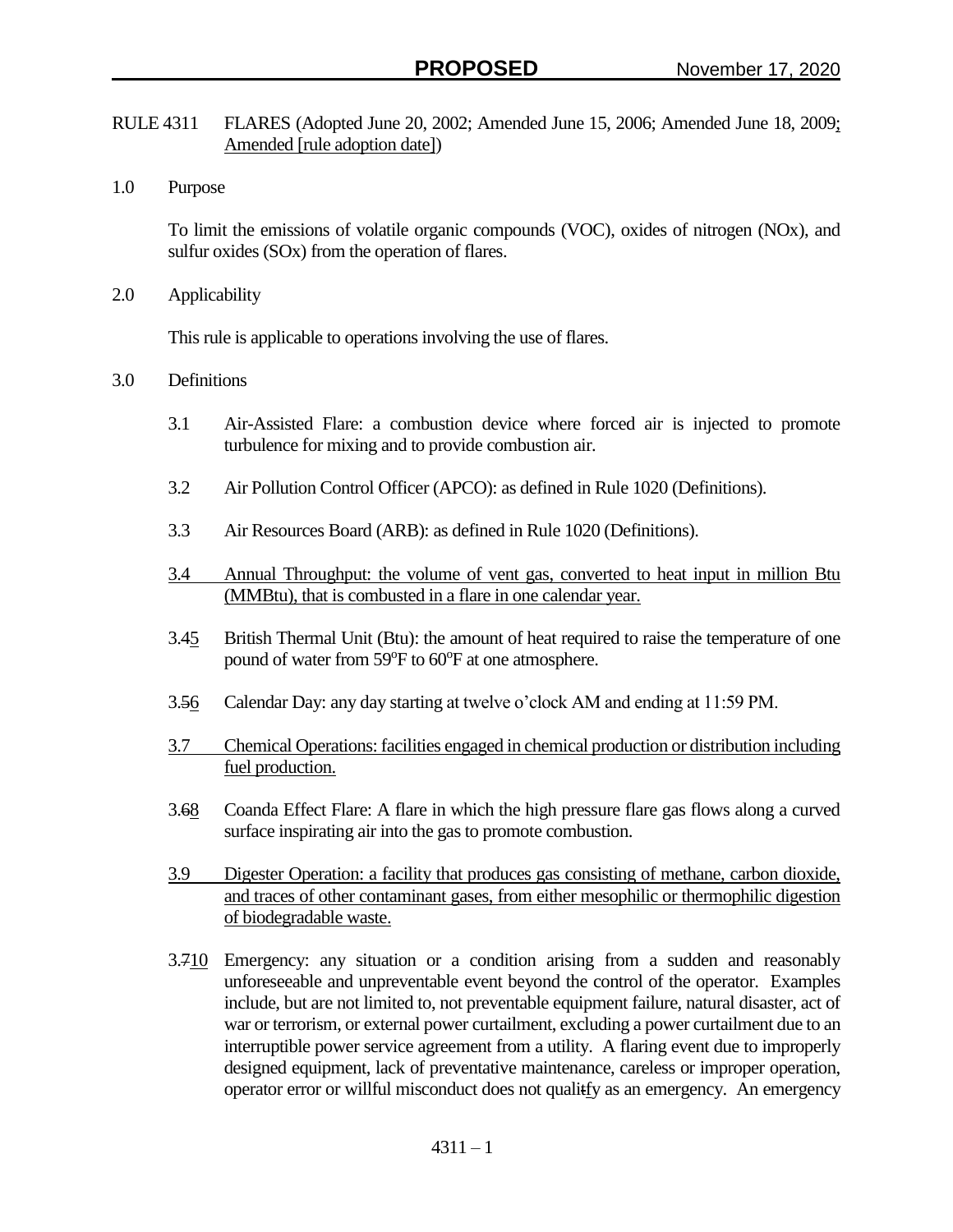situation requires immediate corrective action to restore safe operation. A planned flaring event shall not be considered as an emergency.

- 3.811 Enclosed Flare: a flare composed of multiple gas burners that are grouped in an enclosure, and are staged to operate at a wide range of flow rates.
- 3.912 EPA: United States Environmental Protection Agency.
- 3.103 Feasible: Capable of being accomplished in a successful manner within a reasonable period of time, taking into account economic, environmental, legal, social, and technological factors.
- 3.114 Flare: a combustion device that oxidizes combustible gases or vapors, where the combustible gases or vapors being destroyed are routed into the burner without heat recovery.a direct combustion device in which air and all combustible gases react at the burner with the objective of complete and instantaneous oxidation of the combustible gases. Flares are used either continuously or intermittently and are not equipped with devices for fuel-air mix control or for temperature control.
- 3.125 Flare Event: any intentional or unintentional combustion of vent gas in a flare. The flare event ends when the flow velocity drops below 0.12 feet per second or when the operator can demonstrate that no more vent gas was combusted based upon the monitoring records of the flare water seal level and/or other parameters as approved by the APCO in the Flare Monitoring and Recording Plan. For a flare event that continues for more than one calendar day, each calendar day or venting of gases shall constitute a separate flare event.
- 3.136 Flare Gas: gas burned in a flare.
- 3.147 Flare Minimization Plan (FMP): a document intended to meet the requirements of Section 6.5 of this Rule.
- 3.158 Flare Monitoring System: all flare monitoring and recording equipment used for the determination of flare operating parameters. Flare monitoring and recording equipment includes, but is not limited to, sample systems, transducers, transmitters, data acquisition equipment, data recording equipment, and video monitoring equipment and video recording equipment.
- 3.16 Flexigas: a low BTU fuel gas produced by gasifying coke produced in a fluid-bed Coker. Due to the air used in the gasifying process, Flexigas is approximately 50% nitrogen.
- 3.179 Gaseous Fuel: any gases used as combustion fuel which include, but are not limited to, any natural, process, synthetic, landfill, sewage digester, or waste gases. Gaseous fuels include produced gas, pilot gas and, when burned, purge gas.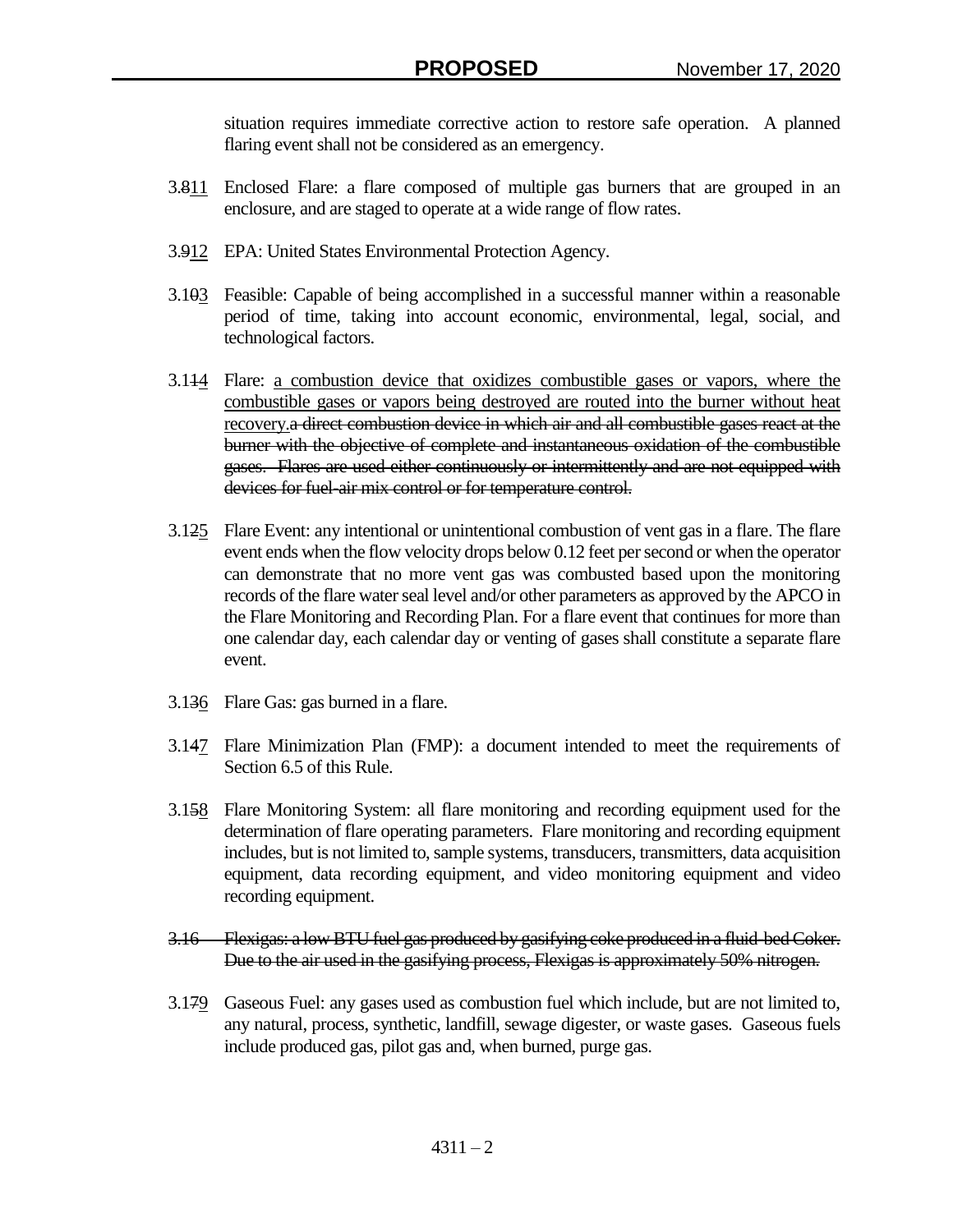- 3.20 Landfill Operation: facilities engaged in operating landfills as defined in the North American Industry Classification System 562211 (Hazardous Waste Treatment and Disposal) or 562212 (Solid Waste Landfill).
- 3.21 Major Source: as defined in Rule 2201 (New and Modified Stationary Source Review Rule).
- 3.1822 MMBtu: million British thermal units.
- 3.23 MMscf: million standard cubic feet
- 3.1924 Non-Assisted Flare: a combustion device without any auxiliary provision for enhancing the mixing of air into its flame. This definition does not include those flares that by design provide excess air at the flare tip.
- 3.205 NOx: any nitrogen oxide compounds.
- 3.26 Oil and Gas Operation: facilities engaged in crude oil or gas production, gas processing, or refining.
- 3.217 Open Flare: a vertically or horizontally oriented open pipe flare from which gases are released into the air before combustion is commenced.
- 3.228 Operator: includes, but not limited to, any person who owns, leases, supervises, or operates a facility.
- 3.29 Organic Liquid Loading Operation: as defined in Rule 4624 (Transfer of Organic Liquid).
- 3.2330 Petroleum Refinery: a facility that processes petroleum, as defined in the Standard Industrial Classification Manual as Industry No. 2911, Petroleum Refining. For the purpose of this rule, all portions of the petroleum refining operation, including those at non-contiguous locations operating flares, shall be considered as one petroleum refinery.
- 3.2431 Pilot: an auxiliary burner used to ignite the vent gas routed to a flare.
- 3.2532 Pilot Gas: the gas used to maintain the presence of a flame for ignition of vent gases.
- 3.2633 Planned Flaring: a flaring operation that constitutes a designed and planned process at a source, and which would have been reasonably foreseen ahead of its actual occurrence, or is scheduled to occur. Planned flaring includes, but is not limited to, the following flaring activities:
	- 3.2633.1 Oil or gas well tests, well related work, tests ordered by a regulatory agency.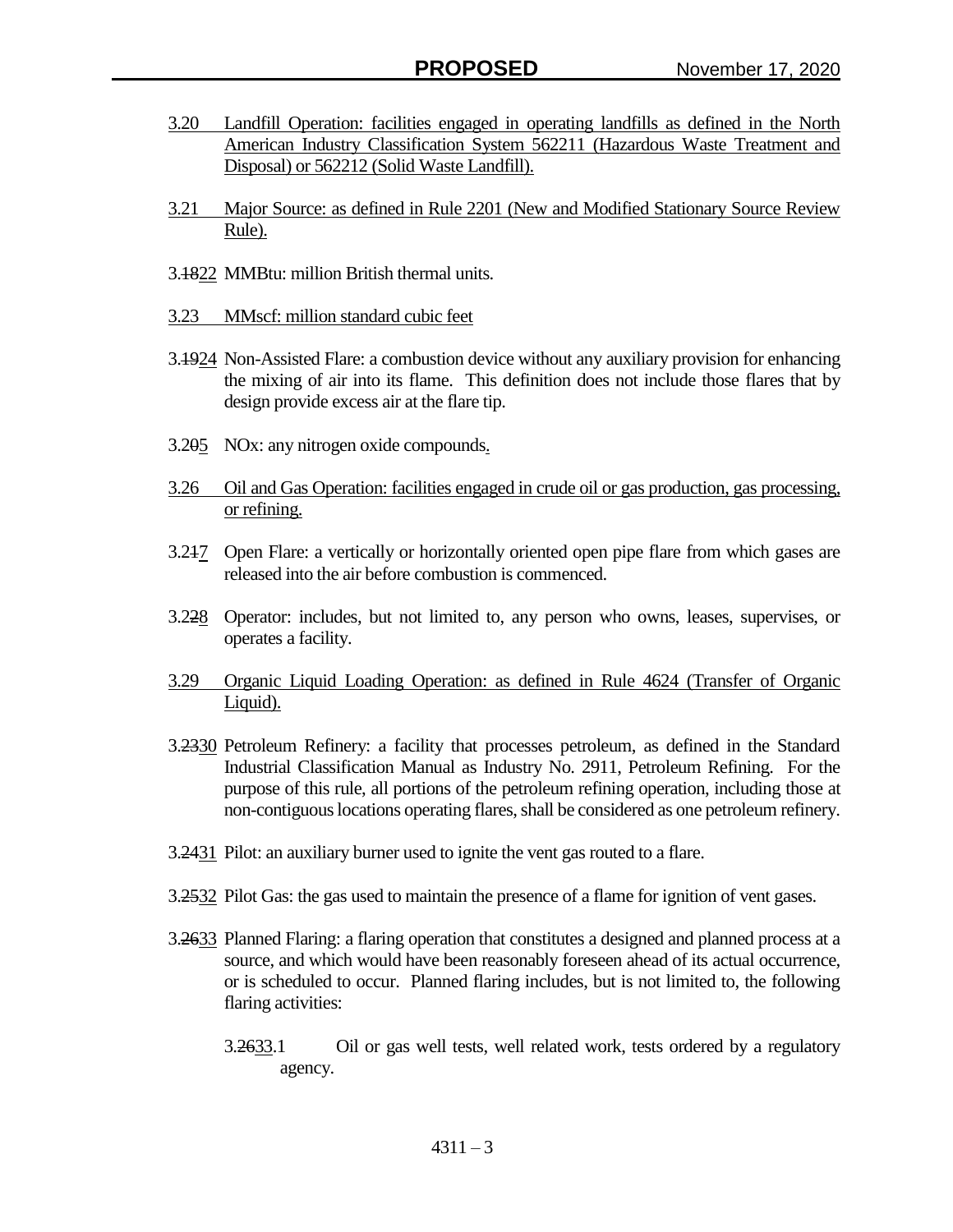- 3.2633.2 Equipment depressurization for maintenance purposes.
- 3.2633.3 Equipment start-up or shutdown.
- 3.2633.4 Flaring of gas at production sources where no gas handling, gas injection or gas transmission facilities exists.
- 3.2633.5 Flaring of off-specification gas (i.e. non-PUC quality gas), unless the operator can demonstrate that the gas must be flared for engineering or safety reasons, e.g., under emergency.
- 3.2633.6 The operation of a flare for the purpose of performing equipment maintenance.
- 3.2734 Prevention Measure: a component, system, procedure, or program that will minimize or eliminate flaring.
- 3.2835 Public Utilities Commission (PUC) Quality Gas: any gaseous fuel, gas containing fuel where the sulfur content is no more than one-fourth (0.25) grain of hydrogen sulfide per one hundred (100) standard cubic feet and no more than five grains of total sulfur per one hundred (100) standard cubic feet. PUC quality gas shall also mean high methane (at least 80% by volume) gas as specified in PUC's General Order 58-A.
- 3.36 Publicly-Owned Facility: A wastewater treatment facility or landfill facility owned and operated by a public agency.
- 3.2937 Purge Gas: Nitrogen, carbon dioxide, liquefied petroleum gas, refinery fuel gas, or natural gas, any of which can be used to maintain a non-explosive mixture of gases in the flare header or provide sufficient exit velocity to prevent any regressive flame travel back into the flare header.
- 3.308 Refinery Fuel Gas: a combustible gas, which is a by-product of the refinery process.
- 3.39 Regeneration Gas: Purge gas from a system consisting of several media trains that is used to remove impurities from combustible gas vapors that is regenerated by purging with gas.
- 3.3140 Reportable Flaring Event: any flaring where more than 500,000 standard cubic feet of vent gas is flared per calendar day, or where sulfur oxide emissions are greater than 500 pounds per calendar day. A reportable flaring event ends when it can be demonstrated by monitoring required in Section 6.8 that the integrity of the water seal has been maintained sufficiently to prevent vent gas to the flare tip. For flares without water seals or water seal monitors as required by Section 6.8, a reportable flaring event ends when the rate of flow of vent gas falls below 0.12 feet per second.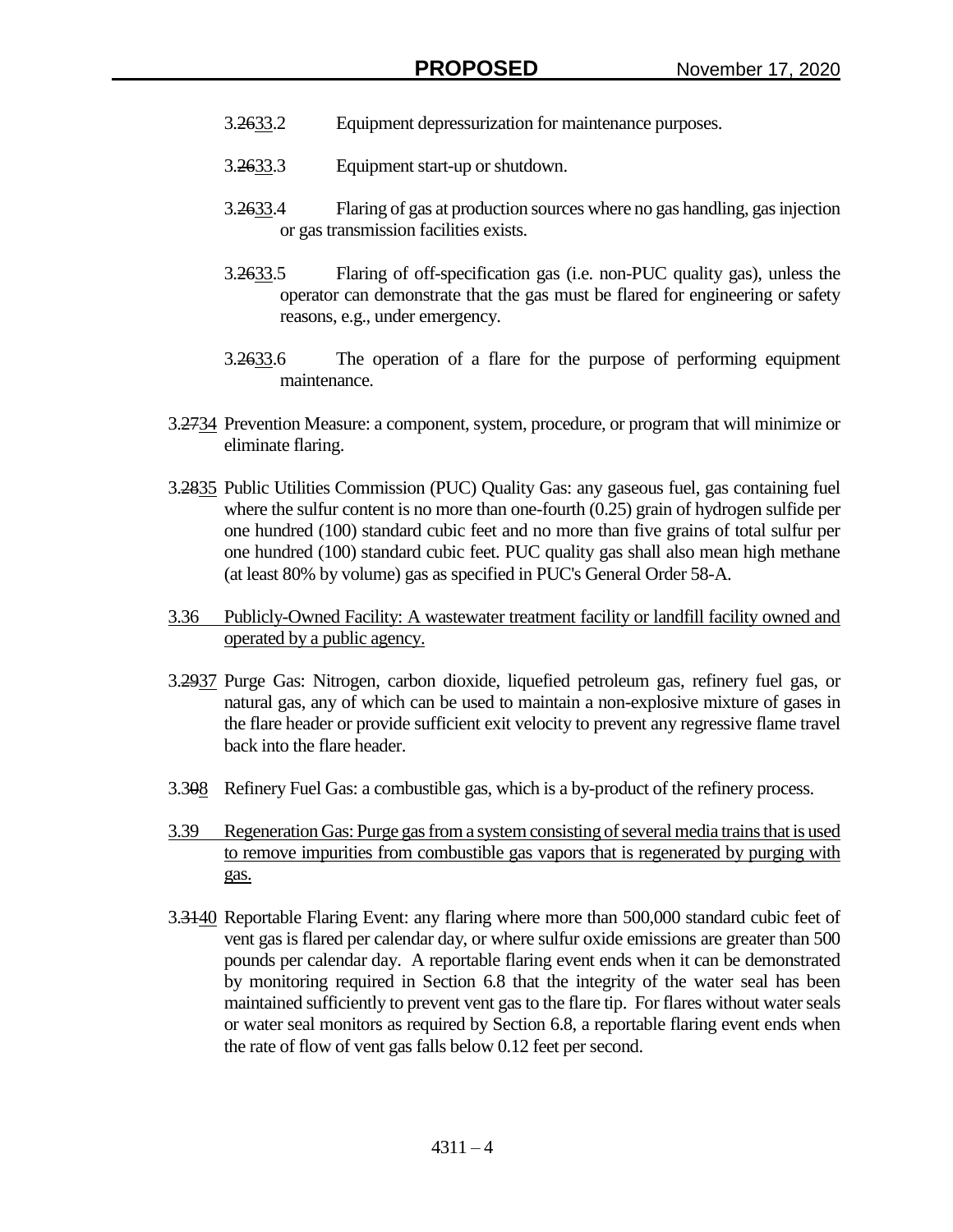- 3.3241 Representative Sample: a sample of vent gas collected from the location as approved for flare monitoring and analyzed utilizing test methods specified in Section 6.3.4.
- 3.3342 Shutdown: the procedure by which the operation of a process unit or piece of equipment is stopped due to the end of a production run, or for the purpose of performing maintenance, repair and replacement of equipment. Stoppage caused by frequent breakdown due to poor maintenance or operator error shall not be deemed a shutdown.
- 3.343 Startup: the procedure by which a process unit or piece of equipment achieves normal operational status, as indicated by such parameters as temperature, pressure, feed rate and product quality.
- 3.3544 Steam-Assisted Flare: a combustion device where steam is injected into the combustion zone to promote turbulence for the mixing of the combustion air before it is introduced to the flame.
- 3.36 Thermal oxidizer: an enclosed or partially enclosed combustion device, other than a flare, that is used to oxidize combustible gases.
- 3.3745 Total Organic Gases (TOG): all hydrocarbon compounds containing hydrogen and carbon with or without other chemical elements.
- 3.3846 Turnaround: a planned activity involving shutdown and startup of one or several process units for the purpose of performing periodic maintenance, repair, replacement of equipment or installation of new equipment.
- 3.3947 Vent Gas: any gas directed into a flare, excluding assisting air or steam, flare pilot gas, and any continuous purge gases.
- 3.4048 Volatile Organic Compound (VOC): as defined in Rule 1020 (Definitions).
- 3.4149 Water Seal: a liquid barrier, or seal, to prevent the passage of gas. Water seals provide a positive means of flash-back prevention in addition to enabling the upstream flare system header to operate at a slight positive pressure at all times.
- 4.0 Exemptions
	- 4.1 Flares operated in municipal solid waste landfills subject to the requirements of Rule 4642 (Solid Waste Disposal Sites) are exempt from this rule.
	- 4.2 Flares that are subject to the requirements of 40 CFR 60 Subpart WWW (Standards of Performance for Municipal Waste Landfills), or Subpart Cc (Emission Guidelines and Compliance Times for Municipal Solid Waste Landfills) are exempt from this rule.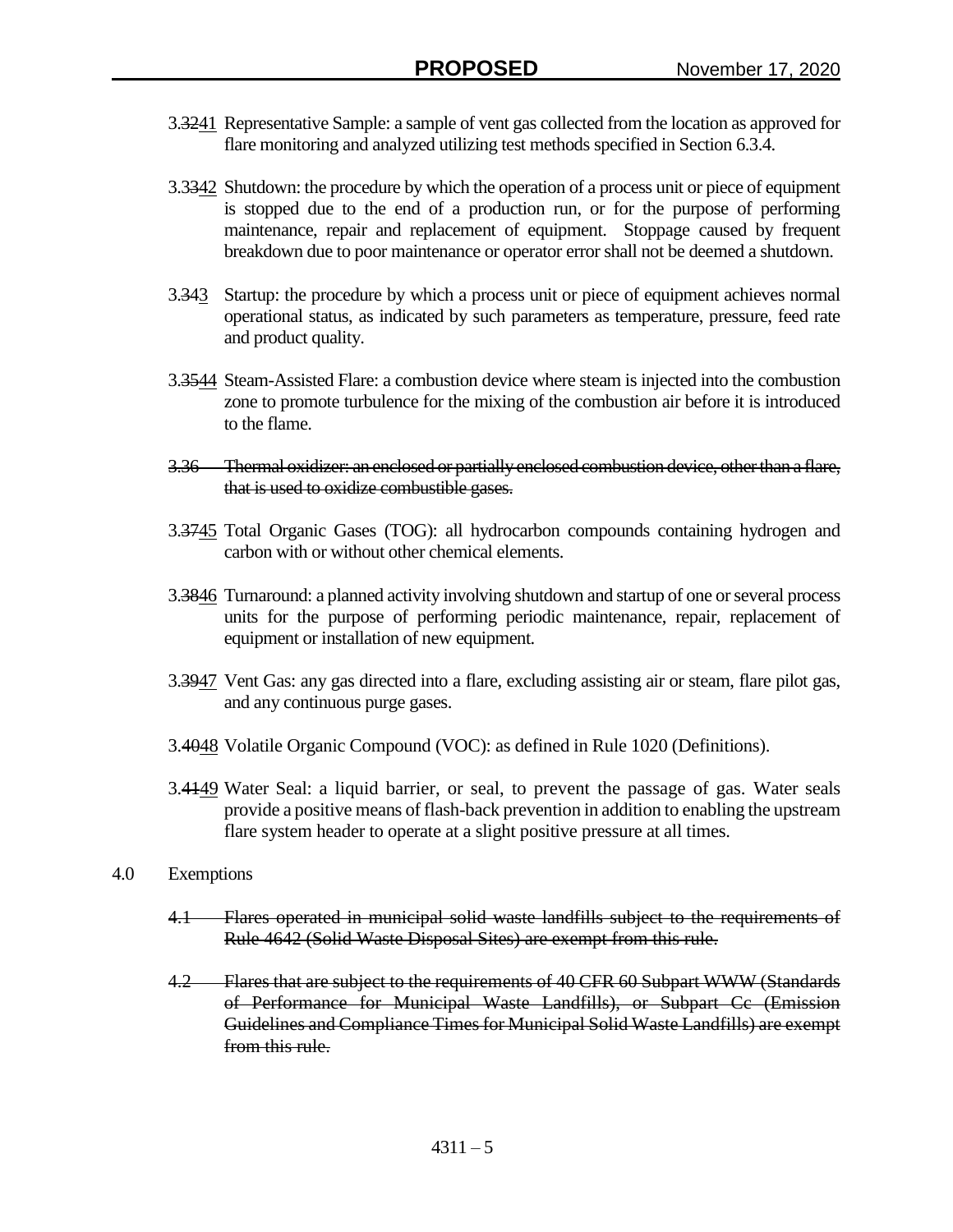- 4.3 Except for the record keeping requirements in Section 6.1.4 the requirements of this rule shall not apply to any stationary source that has the potential to emit, for all processes, less than ten (10.0) tons per year of VOC and less than ten (10.0) tons per year of NOx.
- 4.1 Flares operated at municipal solid waste landfills that combust less than 2,000 MMscf of landfill gas per calendar year and that have ceased accepting waste.
- 4.2 Flares that combust only propane or butane or a combination of propane and butane.
- 4.3 Flares used for well testing, tank degassing, and pipeline degassing operations.
- 4.4 Flares that combust regeneration gas.
- 5.0 Requirements

The operator of any source subject to this rule shall comply with the following requirements:

- 5.1 Flares that are permitted to operate only during an emergency are not subject to the requirements of Sections 5.6 and 5.7, 5.8, 5.9 and 5.10.
- 5.2 Flares that are operated 200 hours or less per calendar year as specified in the Permit to Operate, or with an annual throughput limit equivalent to 200 hours per year at flare rating (MMBtu/hr) as specified in the Permit to Operate, are exempt from the requirements of Sections 5.9 and 5.10.
	- 5.2.1 For the 200 hours per year validation, the operator shall use a calibrated non-resettable totalizing time meter or equivalent method approved in writing by the APCO; or
	- 5.2.2 For the annual throughput limit equivalent to 200 hours per year validation, the operator shall use a calibrated fuel meter or equivalent method approved in writing by the APCO.
- 5.23 The flame shall be present at all times when combustible gases are vented through the flare.
- 5.34 The outlet shall be equipped with an automatic ignition system, or, shall operate with a pilot flame present at all times when combustible gases are vented through the flare, except during purge periods for automatic-ignition equipped flares.
- 5.45 Except for flares equipped with a flow-sensing ignition system, a heat sensing device such as a thermocouple, ultraviolet beam sensor, infrared sensor, or an alternative equivalent device, capable of continuously detecting at least one pilot flame or the flare flame is present shall be installed and operated.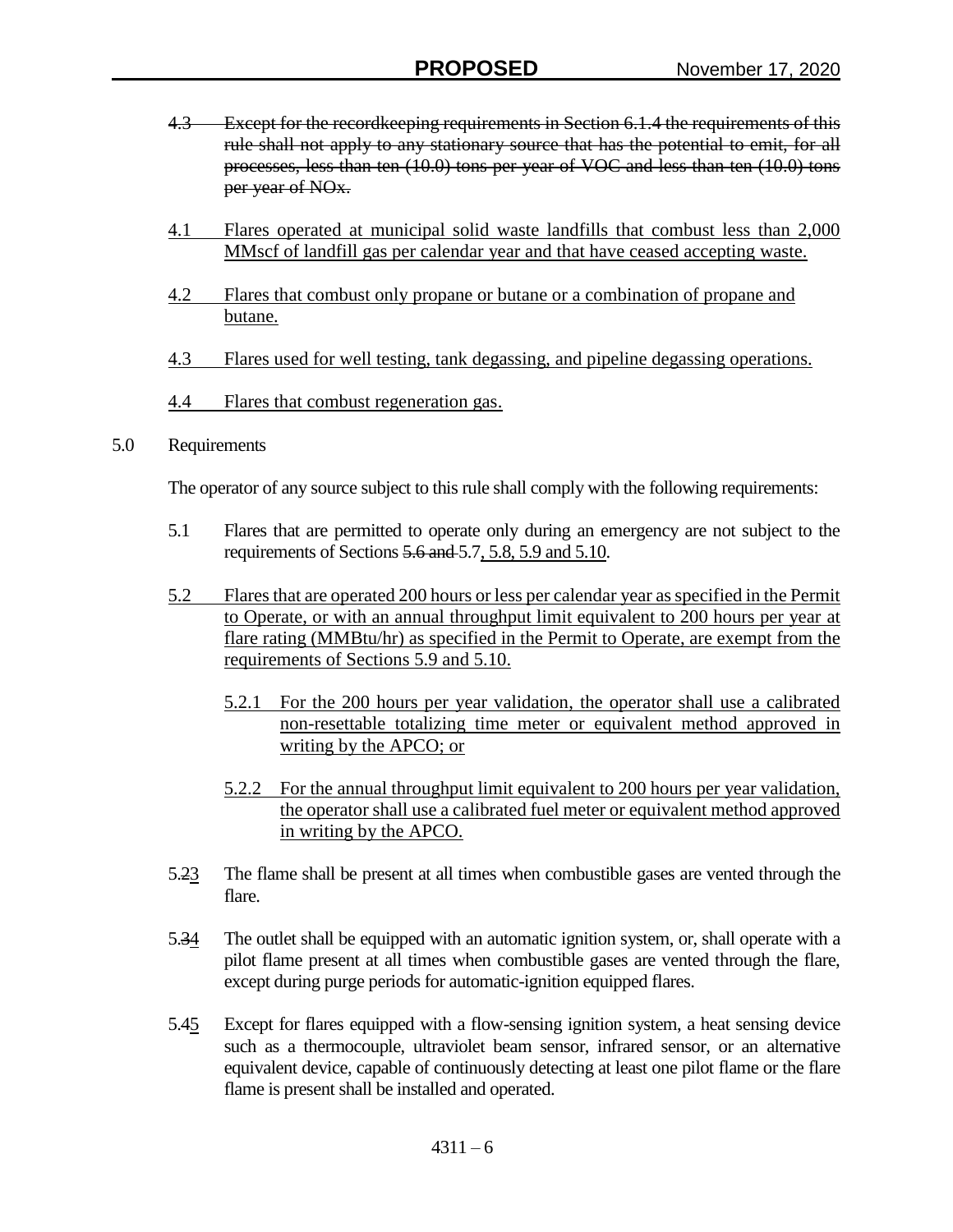- 5.56 Flares that use flow-sensing automatic ignition systems and which do not use a continuous flame pilot shall use purge gas for purging.
- 5.67 Open flares (air-assisted, steam-assisted, or non-assisted) in which the flare gas pressure is less than 5 psig shall be operated in such a manner that meets the provisions of 40 CFR 60.18. The requirements of this section shall not apply to Coanda effect flares.
- 5.78 Ground-level enclosed flares shall meet the following emission standards: in Table 1, except as specified in Section 5.9 and 5.10.

| Table 1 – Ground Level Enclosed Flare Emissions Limits |                |                            |
|--------------------------------------------------------|----------------|----------------------------|
| Type of Flare and Heat<br>Release Rate in MMBtu/hr     | VOC (lb/MMBtu) | NO <sub>x</sub> (lb/MMBtu) |
| <b>Without Steam-assist</b>                            |                |                            |
| $<$ 10 MMBtu                                           | 0.0051         | 0.0952                     |
| 10-100 MMBtu                                           | 0.0027         | 0.1330                     |
| $>100$ MMBtu                                           | 0.0013         | 0.5240                     |
| With Steam-assist                                      |                |                            |
| All                                                    | $0.14$ as TOG  | 0 068                      |

- 5.9 Except for flares that meet the emission limits specified in Table 3, operators of flares located at operations specified in Table 2 shall complete one of the following options:
	- 5.9.1 Submit an ATC application to limit flaring annual throughput through an enforceable Permit to Operate limit, to levels not to exceed those specified in Table 2 for two consecutive calendar years, per the compliance schedule in Section 7.2; or
	- 5.9.2 Replace or modify the existing flare to meet Table 3 emission limits per the compliance schedule in Section 7.3.

| Table 2 – Flare Annual Throughput Thresholds (MMBtu/calendar year) |          |
|--------------------------------------------------------------------|----------|
| <b>Flare Category</b>                                              | MMBtu/yr |
| A. Flares used at Oil and Gas Operations, and Chemical             | 25,000   |
| Operations                                                         |          |
| <b>B.</b> Flares used at Landfill Operations                       | 90,000   |
| C. Flares used at Digester Operations                              | 100,000  |
| D. Flares used at Organic Liquid Loading Operations                | 25,000   |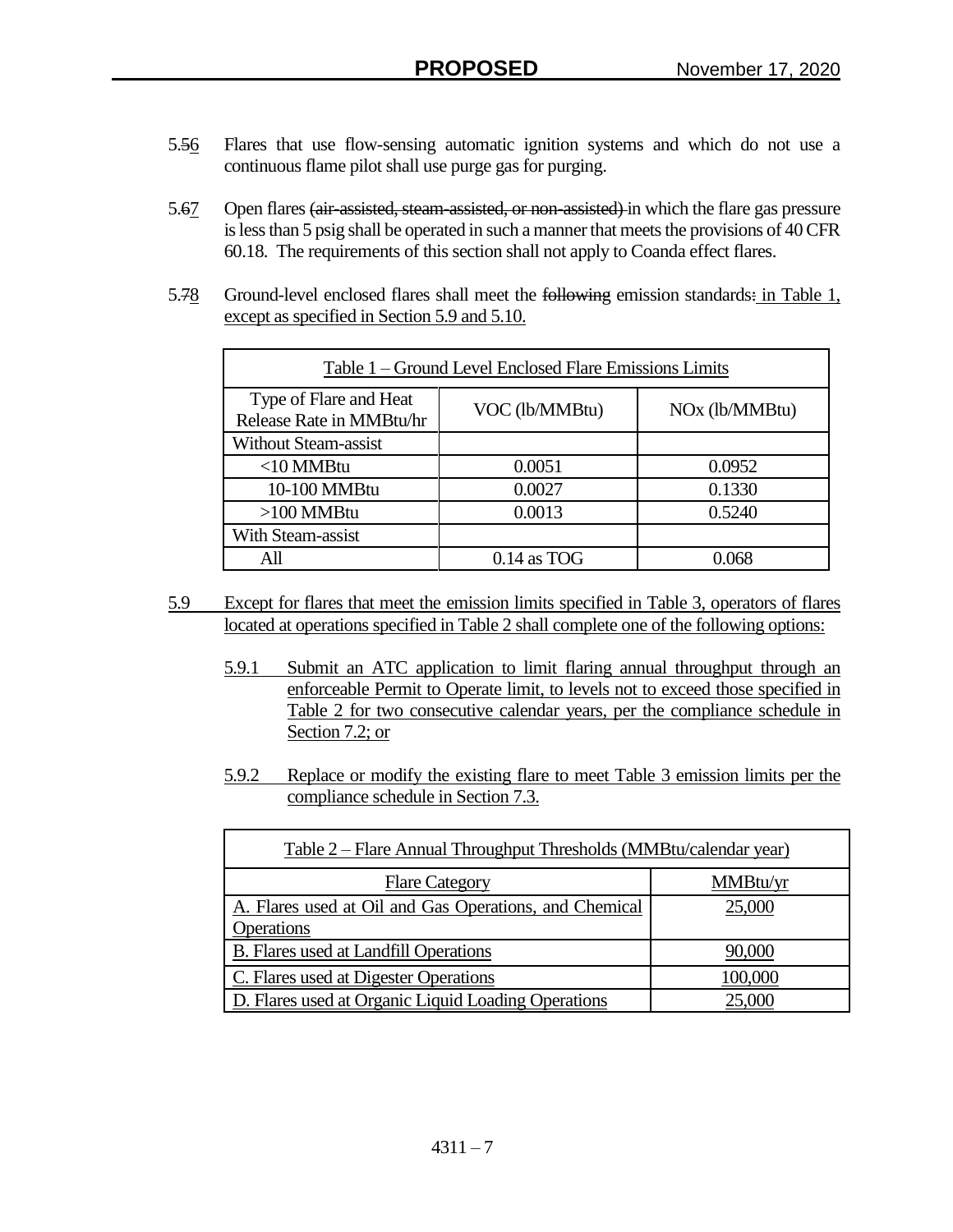| Table 3 – VOC and NOx Emissions Requirements for Flares |                             |                            |
|---------------------------------------------------------|-----------------------------|----------------------------|
| <b>Flare Category</b>                                   | VOC (lb/MMBtu)              | NO <sub>x</sub> (lb/MMBtu) |
| A. Flares at Oil and Gas Operations                     | 0.008                       | 0.018                      |
| or Chemical Operations                                  |                             |                            |
| <b>B.</b> Flares at Landfill Operations                 | 0.038                       | 0.025                      |
| C. Flares at Digester Operations                        | 0.038                       | 0.025                      |
| (Located at a Major Source)                             |                             |                            |
| D. Flares at Digester Operations                        | N/A                         | 0.060                      |
| (Not located at a Major Source)                         |                             |                            |
| E. Flares at Organic Liquid Loading                     | Pounds/1,000 gallons loaded |                            |
| Operations                                              | N/A                         | 0.034                      |

- 5.10 For operators of flares that opt to comply with Section 5.9.1, any operator with a flare that exceeds the annual throughput thresholds specified in Table 2 for two consecutive calendar years shall notify the APCO in writing of the exceedance within 30 days following the end of the second calendar year and shall replace or modify the flare to meet Table 3 emission limits per the compliance schedule in Section 7.4.
- 5.811 Flare Minimization Plan

Effective on and after July 1, 2011, flaring is prohibited at petroleum refineries and major sources, except landfill operations, unless it is consistent with an approved flare minimization plan (FMP), pursuant to Section 6.5, and all commitments listed in that plan have been met. This standard shall not apply if the APCO determines that the flaring is caused by an emergency as defined by Section 3.710 and is necessary to prevent an accident, hazard or release of vent gas directly to the atmosphere.

- 5.912 Petroleum Refinery SO<sub>2</sub> Performance Targets
	- 5.9.1 Effective on and after January 1, 2011, the operator of a petroleum refinery shall minimize sulfur dioxide flare emissions to less than 1.50 tons per million barrels of crude processing capacity, calculated as an average over one calendar year.
	- 5.9.2 Effective on and after January 1, 2017, tThe operator of a petroleum refinery shall minimize sulfur dioxide flare emissions to less than 0.50 tons per million barrels of crude processing capacity, calculated as an average over one calendar year.
- 5.103 Effective on and after July 1, 2011, the operator of a flare at a petroleum refinery or major source, except landfill operations, subject to flare minimization requirements pursuant to Section 5.811 shall monitor the vent gas flow to the flare with a flow measuring device or other parameters as specified in the Permit to Operate. The operator shall maintain records pursuant to Section 6.1.7. Flares that the operator can verify, based on permit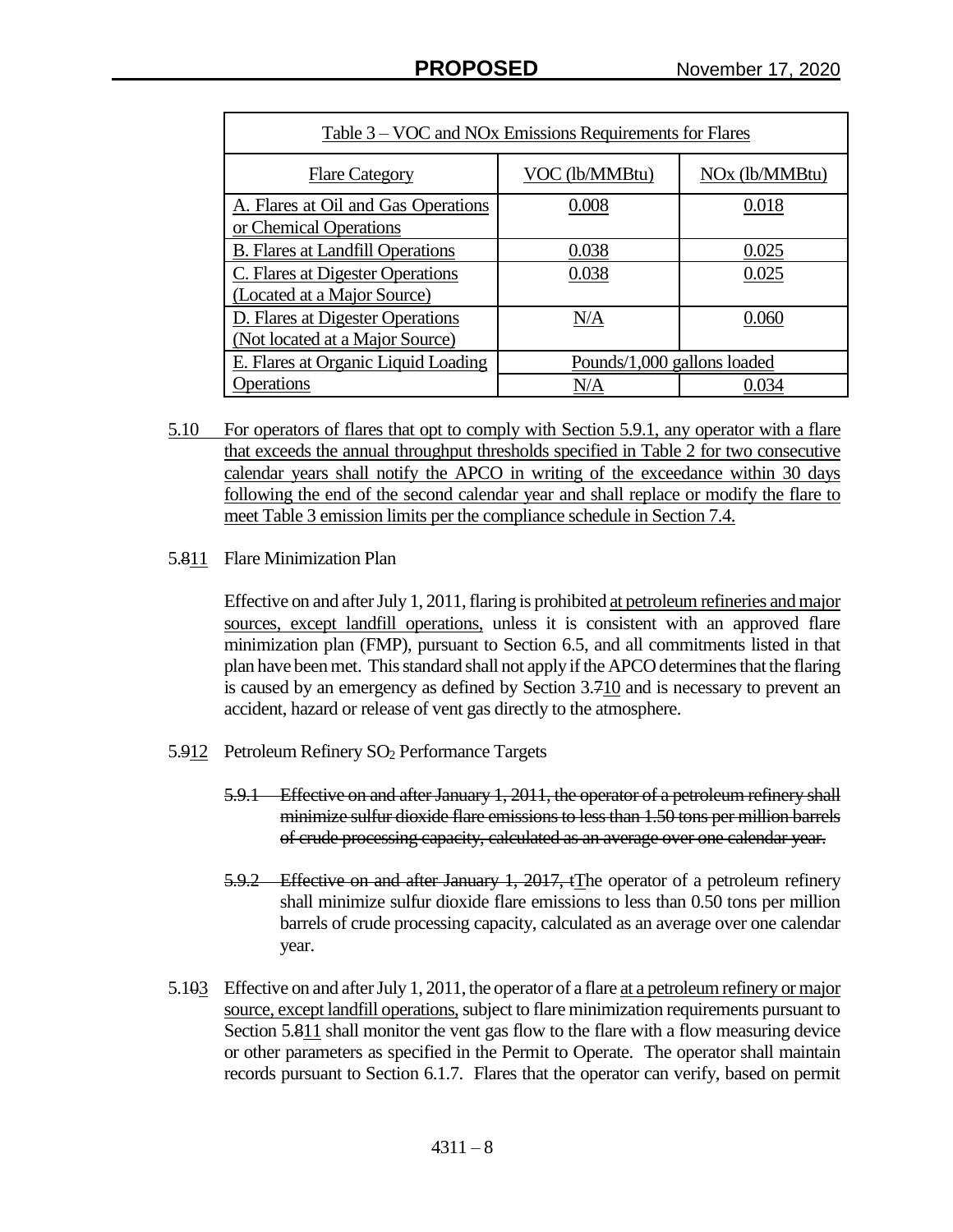conditions, are not capable of producing reportable flare events pursuant to Section 6.2.2 shall not be required to monitor vent gas flow to the flare.

- 5.14 Effective on and after January 1, 2024, the operator of a flare subject to the annual throughput thresholds in Table 2 shall monitor the vent gas flow to the flare with a flow measuring device or other parameters as specified in the Permit to Operate. The operator shall determine the heating value (Btu per cubic foot) of the vent gas annually in accordance with Section 6.3.6. The operator shall maintain records pursuant to Section 6.1.7. Flares that the operator can verify, based on permit conditions, are not capable of exceeding the annual throughput thresholds in Table 2 shall not be required to monitor vent gas flow to the flare.
- 5.115 Effective on and after July 1, 2011, the operator of a petroleum refinery or a flare at a major source, except landfill operations, with a flaring capacity equal to or greater than 50 MMBtu/hrper hour shall monitor the flare pursuant to Sections 6.6, 6.7, 6.8, 6.9, and 6.10. Effective on and after January 1, 2024, the operator of any flare with a flaring capacity equal to or greater than 50 MMBtu per hour shall monitor the flare pursuant to Sections 6.6, 6.7, 6.8, 6.9, and 6.10.
- 6.0 Administrative Requirements
	- 6.1 Recordkeeping

The following records shall be maintained, retained on-site for a minimum of five years, and made available to the APCO, ARB, and EPA upon request:

- 6.1.1 Copy of the compliance determination conducted pursuant to Section 6.4.1.
- 6.1.2 Copy of the source testing result conducted pursuant to Section 6.4.2.
- 6.1.3 For flares used during an emergency, record of the duration of flare operation, amount of gas burned, and the nature of the emergency situation.
- 6.1.4 Operators claiming an exemption pursuant to Section 4.35.2 shall record annual hours of operation or annual throughput, material usage, or other information necessary to demonstrate an exemption under that section.
- 6.1.5 Effective on and after July 1,  $2011$ , aA copy of the approved flare minimization plan pursuant to Section 6.5.
- 6.1.6 Effective on and after July 1, 2012, where applicable,  $a\Delta$  copy of annual reports submitted to the APCO pursuant to Section 6.2.
- 6.1.7 Effective on and after July 1, 2011, where applicable, mMonitoring data collected pursuant to Sections 5.103, 5.14, 6.6, 6.7, 6.8, 6.9, and 6.10.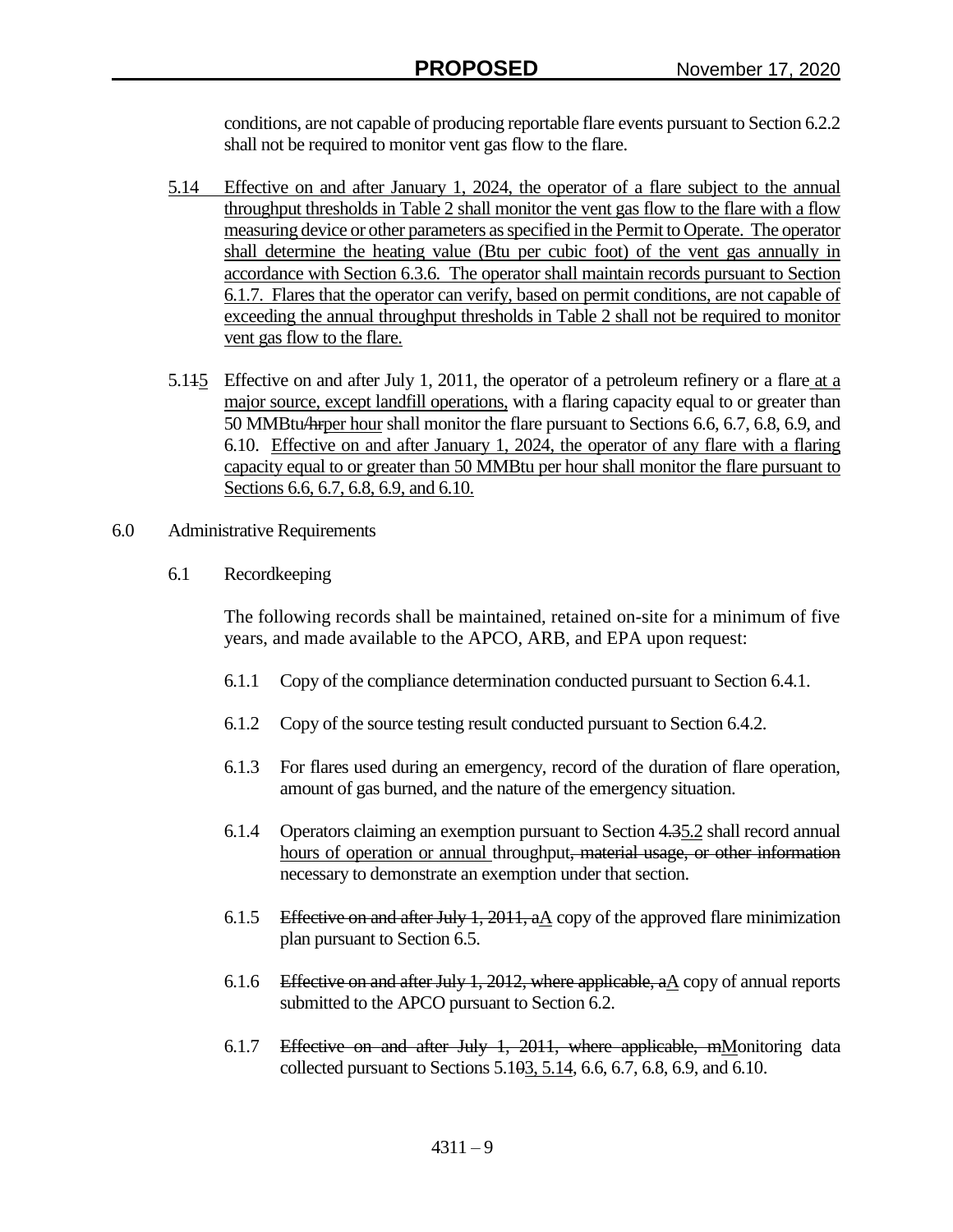- 6.2 Flare Reporting
	- 6.2.1 Unplanned Flaring Event

Effective on and after July 1, 2011, tThe operator of a flare subject to flare minimization plans pursuant to Section 5.811 of this rule shall notify the APCO of an unplanned flaring event within 24 hours after the start of the next business day or within 24 hours of their discovery, which ever occurs first. The notification shall include the flare source identification, the start date and time, and the end date and time.

6.2.2 Reportable Flaring Event

Effective on and after July 1, 2012, and annually thereafter, except for flares meeting the emission limits in Table 3, the operator of a flare subject to flare minimization plans pursuant to Section 5.811 shall submit an annual report to the APCO that summarizes all Reportable Flaring Events as defined in Section 3.0 that occurred during the previous 12 month period. Beginning January 1, 2024, tThe report shall be submitted within 30 days following the end of the previous calendar year.twelve month period of the previous year. The report shall include, but is not limited to all of the following:

- 6.2.2.1 The results of an investigation to determine the primary cause and contributing factors of the flaring event;
- 6.2.2.2 Any prevention measures considered or implemented to prevent recurrence together with a justification for rejecting any measures that were considered but not implemented;
- 6.2.2.3 If appropriate, an explanation of why the flaring was an emergency and necessary to prevent accident, hazard or release of vent gas to the atmosphere, or where, due to a regulatory mandate to vent a flare, it cannot be recovered, treated and used as a fuel gas at the facility; and
- 6.2.2.4 The date, time, and duration of the flaring event.
- 6.2.3 Annual Monitoring Report

Effective on and after July 1, 2012, and annually thereafter,Until January 1, 2024, the operator of a flare at a petroleum refinery or major source, except landfill operations, subject to flare monitoring requirements pursuant to Sections 5.103, 5.14, 6.6, 6.7, 6.8, 6.9, and 6.10, as appropriate, shall submit an annual report to the APCO within 30 days following the end of each 12 month period.

Effective on and after January 1, 2024, and annually thereafter, the operator of a any flare subject to flare monitoring requirements pursuant to Sections 5.13,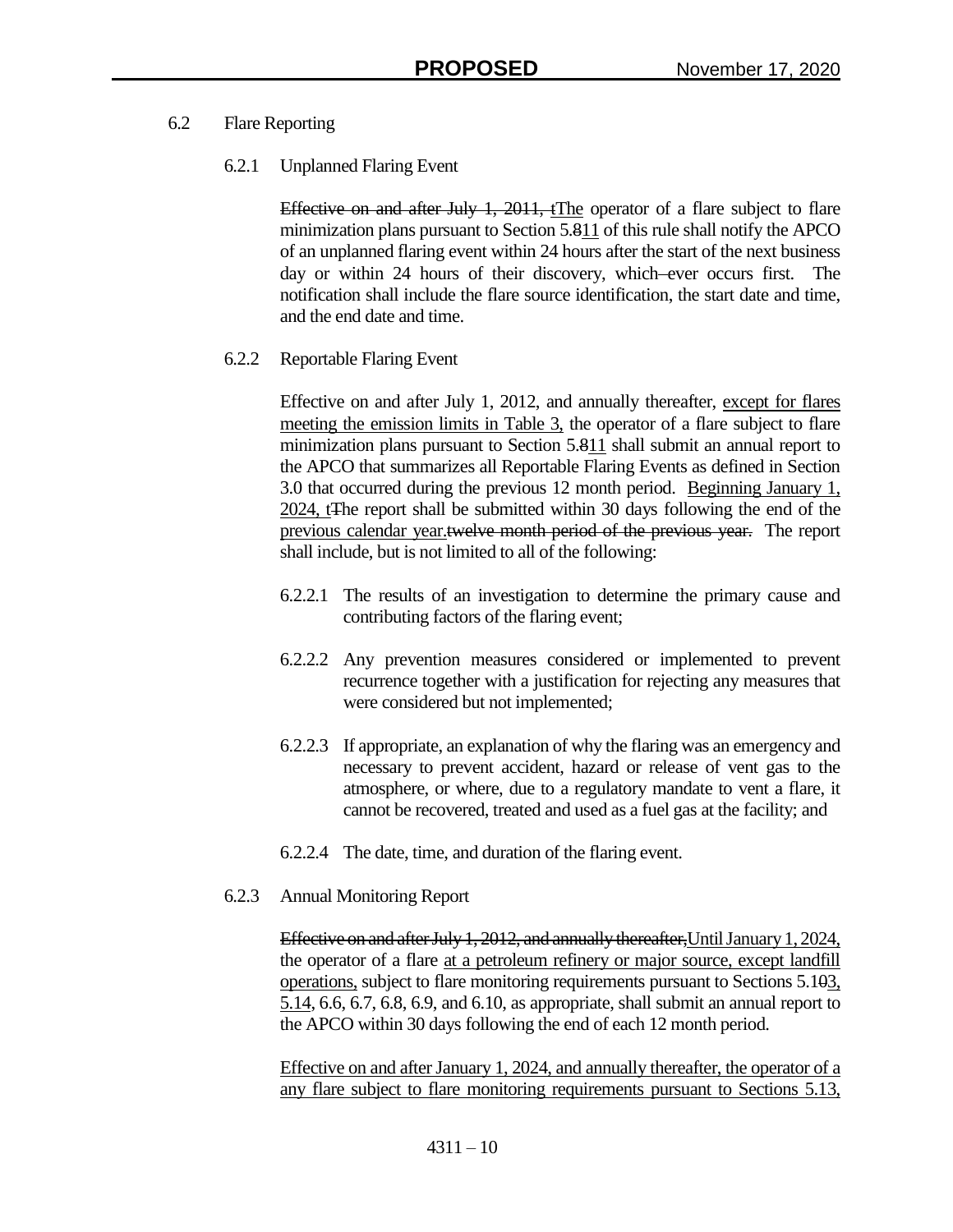5.14, 6.6, 6.7, 6.8, 6.9, and 6.10, as appropriate, shall submit an annual report in an electronic format approved by the District to the APCO within 30 days following the end of each calendar year for all required monitoring under those sections.

The report shall include the following:

- 6.2.3.1 The total volumetric flow of vent gas in standard cubic feet for each day for the previous calendar year.
- 6.2.3.2 Hydrogen sulfide content, methane content, and hydrocarbon content of vent gas composition, where applicable pursuant to Section 6.6.
- 6.2.3.3 If vent gas composition is monitored by a continuous analyzer or analyzers pursuant to Section 5.114, average total hydrocarbon content by volume, average methane content by volume, and depending upon the analytical method used pursuant to Section 6.3.4, total reduced sulfur content by volume or hydrogen sulfide content by volume of vent gas flared for each hour of the month.
- 6.2.3.4 If the flow monitor used pursuant to Section 5.103measures molecular weight, the average molecular weight for each hour of each month.
- 6.2.3.5 For any pilot and purge gas used, the type of gas used, the volumetric flow for each day and for each month, and the means used to determine flow, as applicable pursuant to Section 6.7.
- 6.2.3.6 Flare monitoring system downtime periods, including dates and times, as applicable pursuant to Section 6.9.
- 6.2.3.7 For each day and for each month provide calculated sulfur dioxide emissions, as applicable.
- 6.2.3.8 A flow verification report for each flare subject to this rule. The flow verification report shall include flow verification testing pursuant to Section 6.3.5.
- 6.2.3.9 For flares subject to the annual throughput thresholds specified in Table 2, include the annual throughput in MMBtu for the previous calendar year.

## 6.3 Test Methods

The test methods listed below shall be used to demonstrate compliance with this rule. Alternate equivalent test methods may be used provided the test methods have been approved by the APCO and EPA.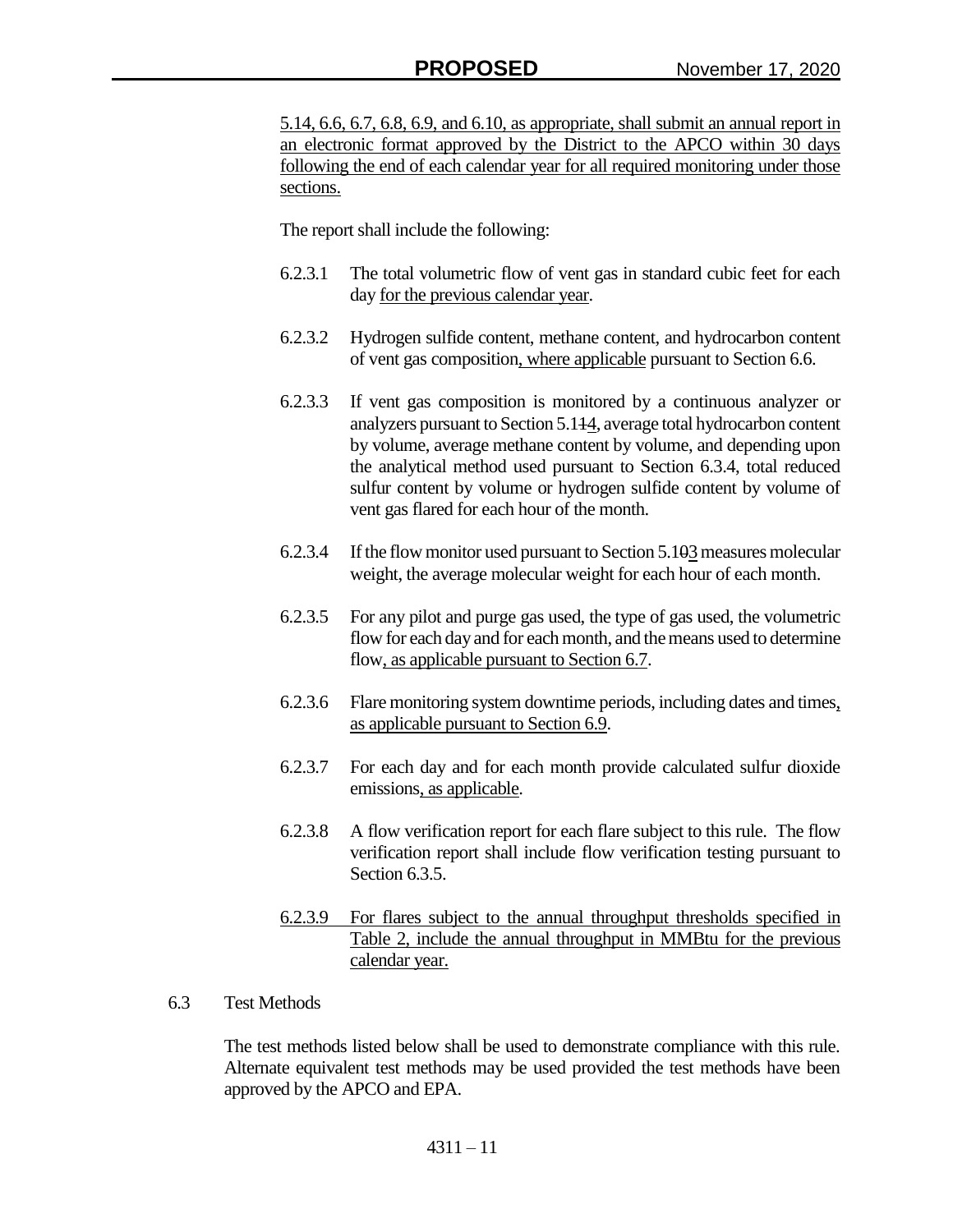6.3.1 VOC, measured and calculated as carbon, shall be determined by EPA Method 25, except when the outlet concentration must be below 50 ppm in order to meet the standard, in which case Method 25a may be used, and analysis of halogenated exempt compounds shall be analyzed by EPA Method 18 or ARB Method 422 "Determination of Volatile organic Compounds in Emission from Stationary Sources". The VOC concentration in ppmv shall be converted to pounds per million Btu (lb/MMBtu) by using the following equation:

> VOC in  $lb/MMBtu =$  $(1.135 \, x 10^6) \, x \, (20.9 - \% \, O_2)$  $(ppmv\, dry) \, x \, (F, dscf/MMBtu)$ 2  $x10^6$ ) x (20.9 – %O *ppmv dry x F dscf MMBtu*  $\overline{a}$

Where:  $F = As$  determined by EPA Method 19

- 6.3.2 NOx emissions in pounds per million BTU shall be determined by using EPA Method 19.
- 6.3.3 NOx and O<sub>2</sub> concentrations shall be determined by using EPA Method 3A, EPA Method 7E, or ARB 100.
- 6.3.4 Testing and Sampling Methods for Flare Monitoring

Effective on and after July 1, 2011 operators subject to vent gas composition monitoring requirements pursuant to Section 6.6 shall use the following test methods as appropriate, or by an alternative method approved by the APCO, ARB and EPA:

- 6.3.4.1 Total hydrocarbon content and methane content of vent gas shall be determined using ASTM Method D 1945-96, ASTM Method UOP 539-97, EPA Method 18, or EPA Method 25A or 25B,
- 6.3.4.2 Hydrogen sulfide content of vent gas shall be determined using ASTM Method D 1945-96, ASTM Method UOP 539-97, ASTM Method D 4084-94, or ASTM Method D 4810-88.
- 6.3.4.3 If vent gas composition is monitored with a continuous analyzer employing gas chromatography the minimum sampling frequency shall be one sample every 30 minutes.
- 6.3.4.4 If vent gas composition is monitored using continuous analyzers not employing gas chromatography, the total reduced sulfur content of vent gas shall be determined by using EPA Method D4468-85.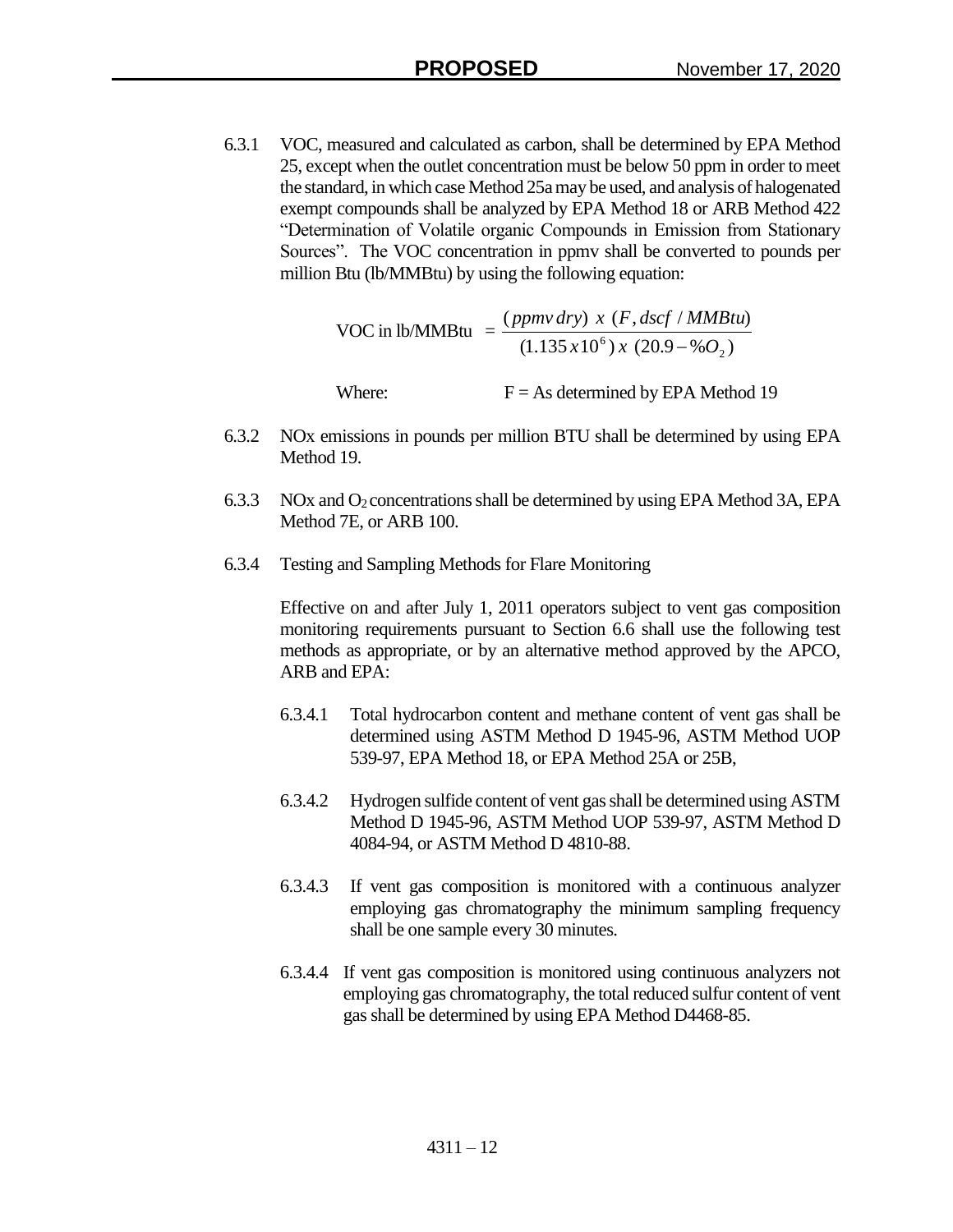## 6.3.5 Flow Verification Test Methods

For purposes of the flow verification report required by Section 6.2.3.8, vent gas flow shall be determined using one or more of the following methods, or by any alternative method approved by the APCO, ARB, and EPA:

- 6.3.5.1 EPA Methods 1 and 2;
- 6.3.5.2 A verification method recommended by the manufacturer of the flow monitoring equipment installed pursuant to Section 5.103.
- 6.3.5.3 Tracer gas dilution or velocity.
- 6.3.5.4 Other flow monitors or process monitors that can provide comparison data on a vent stream that is being directed past the ultrasonic flow meter.
- 6.3.6 The heating value of flare gas shall be determined by ASTM D 1826-88 or ASTM D 1945-81 in conjunction with ASTM D 3588-89; alternately, an operator may elect to use a default heating value from Table 4.

| Table 4 – Default Flare Gas Heating Values                  |                         |
|-------------------------------------------------------------|-------------------------|
| <b>Flare Category</b>                                       | Heating Value (Btu/scf) |
| Flares at Oil and Gas Operations or                         | 1,000                   |
| <b>Chemical Operations</b><br>Flares at Landfill Operations | 500                     |
| <b>Flares at Digester Operations</b>                        |                         |

- 6.4 Compliance Determination
	- 6.4.1 Upon request, the operator of flares that are subject to Section 5.67 shall make available, to the APCO, the compliance determination records that demonstrate compliance with the provisions of 40 CFR 60.18,  $(c)(3)$  through  $(c)(5)$ .
	- 6.4.2 The operator of ground-level enclosed-flares subject to emission limits in Table 1 and Table 3, Categories A, B, and C shall conduct source testing at least once every 12 months to demonstrate compliance with Section 5.78. The operator shall submit a copy of the testing protocol to the APCO at least 30 days in advance of the scheduled testing. The operator shall submit the source test results not later than 45 60 days after completion of the source testing.
- 6.5 Flare Minimization Plan
	- 6.5.1 By July 1, 2010, the operator of a petroleum refinery flare or any flare at a major source, except landfill operations, that has a flaring capacity of greater than or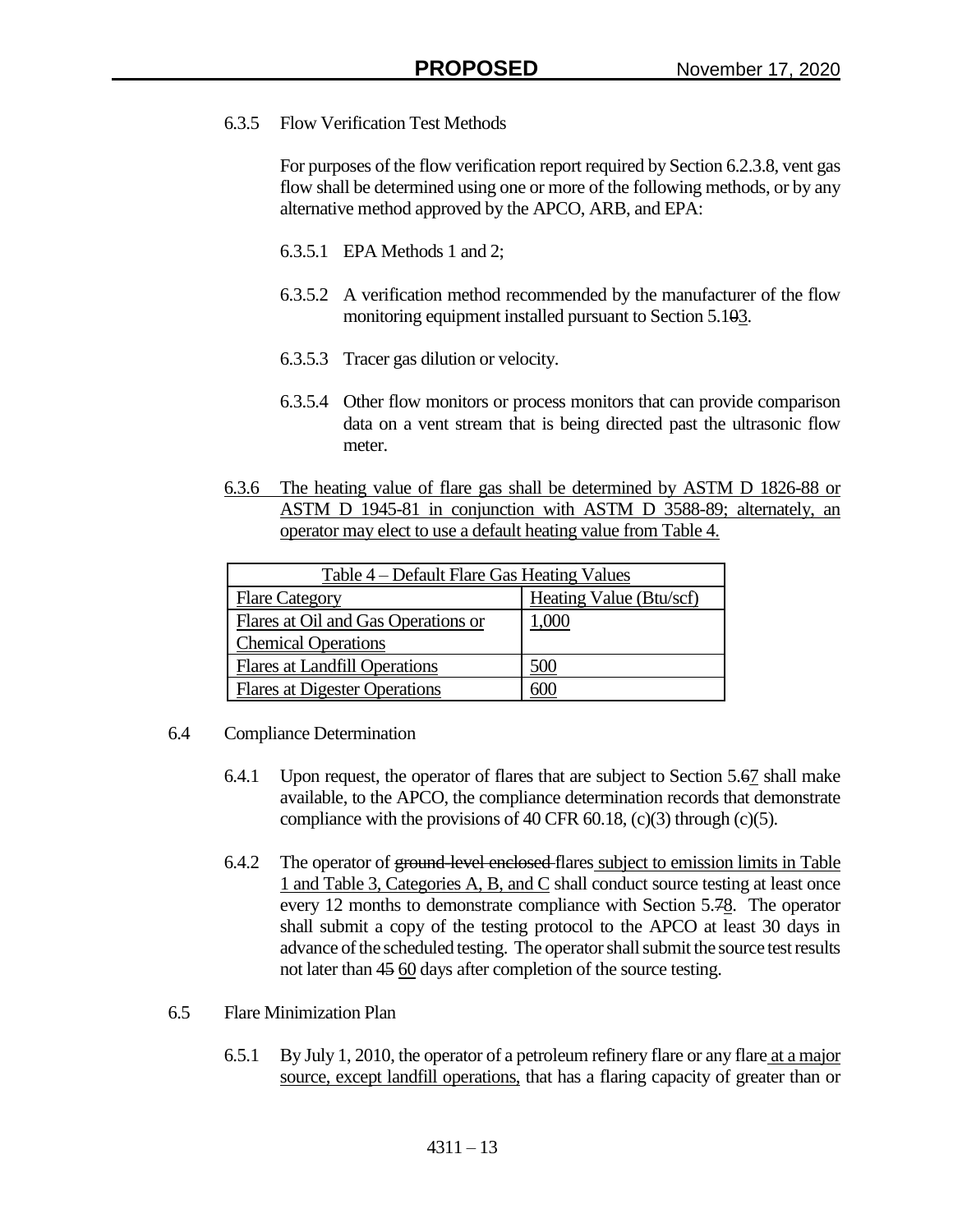equal to 5.0 MMBtu per hour shall submit a flare minimization plan (FMP) to the APCO for approval.

The FMP shall include, but not be limited to:

- 6.5.1.1 A description and technical specifications for each flare and associated knock-out pots, surge drums, water seals and flare gas recovery systems.
- 6.5.1.2 Detailed process flow diagrams of all upstream equipment and process units venting to each flare, identifying the type and location of all control equipment.
- 6.5.1.3 A description of equipment, processes, or procedures the operator plans to install or implement to eliminate or minimize flaring and planned date of installation or implementation.
- 6.5.1.4 An evaluation of prevention measures to reduce flaring that has occurred or may be expected to occur during planned major maintenance activities, including startup and shutdown.
- 6.5.1.5 An evaluation of preventative measures to reduce flaring that may be expected to occur due to issues of gas quantity and quality. The evaluation shall include an audit of the vent gas recovery capacity of each flare system, the storage capacity available for excess vent gases, and the scrubbing capacity available for vent gases including any limitations associated with scrubbing vent gases for use as a fuel; and shall determine the feasibility of reducing flaring though the recovery, treatment and use of the gas or other means.
- 6.5.1.6 An evaluation of preventative measures to reduce flaring caused by the recurrent failure of air pollution control equipment, process equipment, or a process to operate in a normal or usual manner. The evaluation shall determine the adequacy of existing maintenance schedules and protocols for such equipment. For purposes of this section, a failure is recurrent if it occurs more than twice during any five year period as a result of the same cause as identified in accordance with Section 6.2.2.
- 6.5.1.7 Any other information requested by the APCO as necessary for determination of compliance with applicable provisions of this rule.
- 6.5.2 Every five years after the initial FMP submittal, the operator shall submit an updated FMP for each flare to the APCO for approval. The current FMP shall remain in effect until the updated FMP is approved by the APCO. If the operator fails to submit an updated FMP as required by this section, the existing FMP shall no longer be considered an approved plan.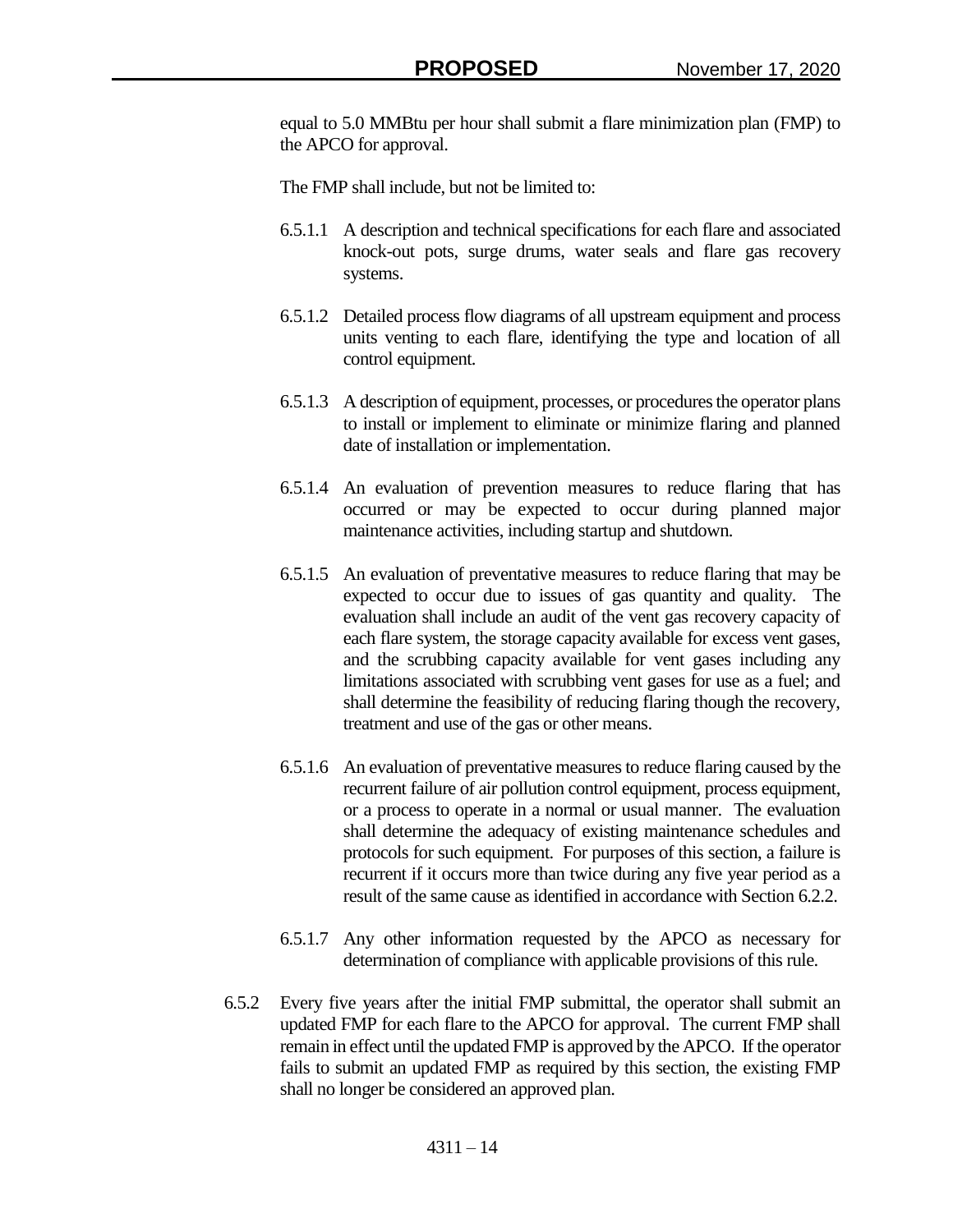- 6.5.3 An updated FMP shall be submitted by the operator pursuant to Section 6.5 addressing new or modified equipment, prior to installing the equipment. Updated FMP submittals are only required if:
	- 6.5.3.1 The equipment change would require an authority to construct (ATC) and would impact the emissions from the flare, and
	- 6.5.3.2 The ATC is deemed complete after June 18, 2009, and
	- 6.5.3.32 The modification is not solely the removal or decommissioning of equipment that is listed in the FMP, and has no associated increase in flare emissions.
- 6.5.4 When submitting the initial FMP, or updated FMP, the operator shall designate as confidential any information claimed to be exempt from public disclosure under the California Public Records Act, Government Code Section 6250 et seq. If a document is submitted that contains information designated confidential, the operator shall provide a justification for this designation and shall submit a separate copy of the document with the information designated confidential redacted.
- 6.6 Vent Gas Composition Monitoring

Effective on and after July 1, 2011, the operator of a petroleum refinery flare or any flare at a major source, except landfill operations, that has a flaring capacity equal to or greater than 50 MMBtu per hour shall monitor vent gas composition using one of the five methods pursuant to Section 6.6.1 through Section 6.6.5, as appropriate.

Effective on and after January 1, 2024, the operator of any flare with a flaring capacity equal to or greater than 50 MMBtu per hour, except landfill operations, shall monitor vent gas composition using one of the five methods pursuant to Section 6.6.1 through Section 6.6.5, as appropriate.

- 6.6.1 Sampling that meets the following requirements:
	- 6.6.1.1 If the flow rate of vent gas flared in any consecutive 15-minute period continuously exceeds 330 standard cubic feet per minute (SCFM), a sample shall be taken within 15 minutes. The sampling frequency thereafter shall be one sample every three hours and shall continue until the flow rate of vent gas flared in any consecutive 15-minute period is continuously 330 SCFM or less. In no case shall a sample be required more frequently than once every 3 hours.
	- 6.6.1.2 Samples shall be analyzed pursuant to Section 6.3.4.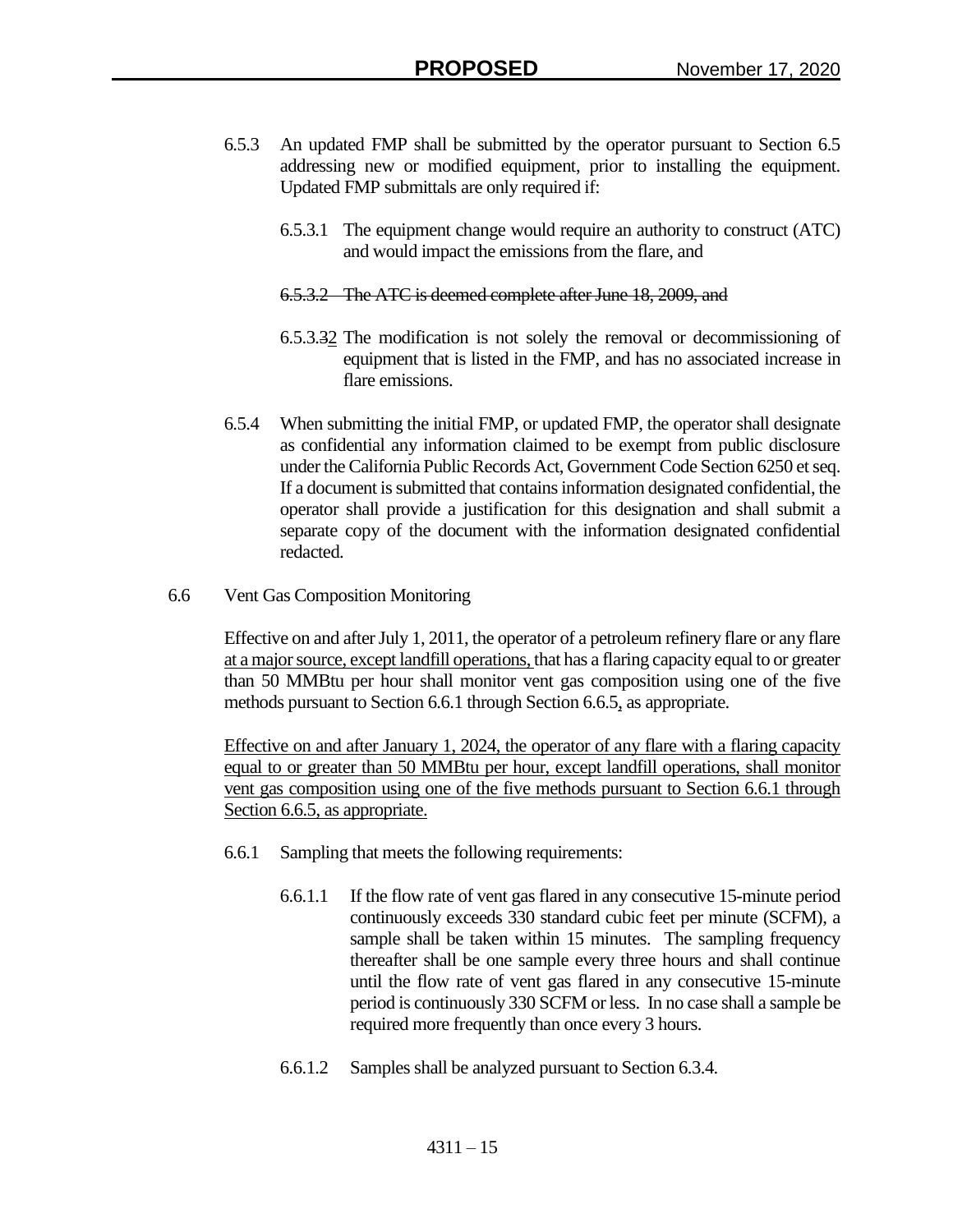- 6.6.2 Integrated sampling that meets the following requirements:
	- 6.6.2.1 If the flow rate of vent gas flared in any consecutive 15 minute period continuously exceeds 330 SCFM, integrated sampling shall begin within 15 minutes and shall continue until the flow rate of vent gas flared in any consecutive 15 minute period is continuously 330 SCFM or less.
	- 6.6.2.2 Integrated sampling shall consist of a minimum of one aliquot for each 15-minute period until the sample container is full. If sampling is still required pursuant to Section 6.6.2.1, a new sample container shall be placed in service within one hour after the previous sample was filled. A sample container shall not be used for a sampling period that exceeds 24 hours.
	- 6.6.2.3 Samples shall be analyzed pursuant to Section 6.3.4.
	- 6.6.3 Continuous analyzers that meet the following requirements:
		- 6.6.3.1 The analyzers shall continuously monitor for total hydrocarbon methane, and depending upon the analytical method used pursuant to Section 6.3.4, hydrogen sulfide or total reduced sulfur.
		- 6.6.3.2 The hydrocarbon analyzer shall have a full-scale range of 100% total hydrocarbon.
		- 6.6.3.3 Each analyzer shall be maintained to be accurate to within 20% when compared to any field accuracy tests or to within 5% of full scale.
- 6.6.4 Continuous analyzers employing gas chromatography that meet the following requirements:
	- 6.6.4.1 The gas chromatography system shall monitor for total hydrocarbon, methane, and hydrogen sulfide.
	- 6.6.4.2 The gas chromatography system shall be maintained to be accurate within 5% of full scale.
- 6.6.5 Monitor sulfur content using a colorimetric tube system on a daily basis, and monitor vent gas hydrocarbon on a weekly basis by collecting samples and having them tested pursuant to a method in Section 6.3.4.
- 6.6.6 If flares share a common header, a sample from the header will be deemed representative of vent gas composition for all flares served by the header.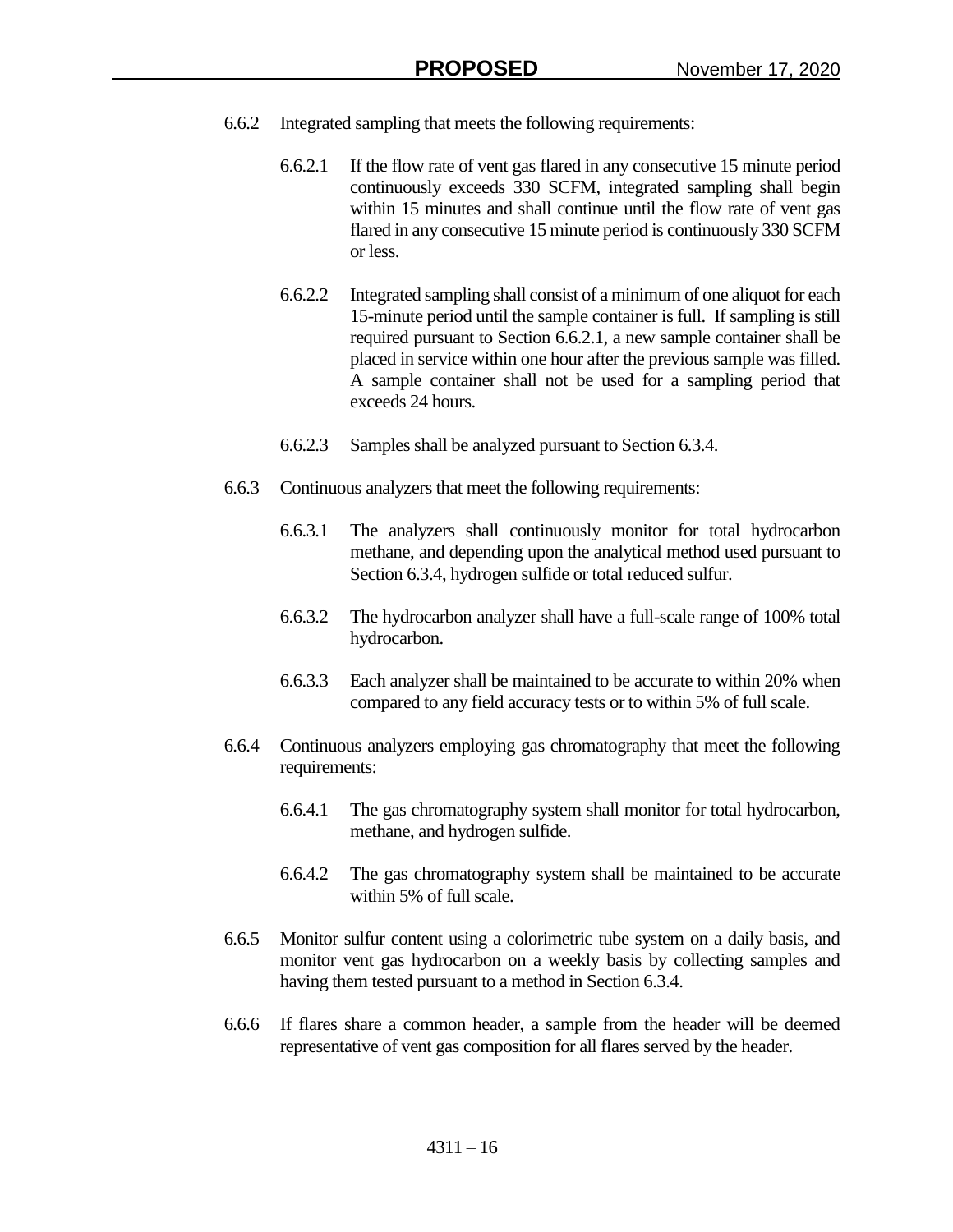- 6.6.7 The operator shall provide the APCO with access to the monitoring system to collect vent gas samples to verify the analysis required by Section 5.114.
- 6.7 Pilot and Purge Gas Monitoring

Effective on and after July 1, 2011, the operator of a petroleum refinery flare or any flare at a major source, except landfill operations, that has a flaring capacity equal to or greater than 50 MMBtu per hour shall monitor the volumetric flows of purge and pilot gases with flow measuring devices or other parameters as specified on the Permit to Operate so that volumetric flows of pilot and purge gas may be calculated based on pilot design and the parameters monitored.

Effective on and after January 1, 2024, the operator of any flare that has a flaring capacity equal to or greater than 50 MMBtu per hourshall monitor the volumetric flows of purge and pilot gases with flow measuring devices or other parameters as specified on the Permit to Operate so that volumetric flows of pilot and purge gas may be calculated based on pilot design and the parameters monitored.

6.8 Water Seal Monitoring

Effective on and after July 1, 2011, the operator of a petroleum refinery flare or any flare at a major source, except landfill operations, that has a flaring capacity equal to or greater than 50 MMBtu per hour with a water seal shall monitor and record the water level and pressure of the water seal that services each flare daily or as specified on the Permit to Operate.

Effective on and after January 1, 2024, the operator of any flare that has a flaring capacity equal to or greater than 50 MMBtu per hour with a water seal shall monitor and record the water level and pressure of the water seal that services each flare daily or as specified on the Permit to Operate.

## 6.9 General Monitoring

Effective on and after July 1, 2011, the operator of a petroleum refinery flare or any flare at a major source, except landfill operations, that has a flaring capacity equal to or greater than 50 MMBtu per hour shall comply with the following below sections, as applicable.

Effective on and after January 1, 2024, the operator of any flare with a flaring capacity equal to or greater than 50 MMBtu per hour shall also comply with the below sections, as applicable.

6.9.1 Periods of flare monitoring system inoperation greater than 24 continuous hours shall be reported by the following working day, followed by notification of resumption of monitoring. Periods of inoperation of monitoring equipment shall not exceed 14 days per any 18-consecutive-month period. Periods of flare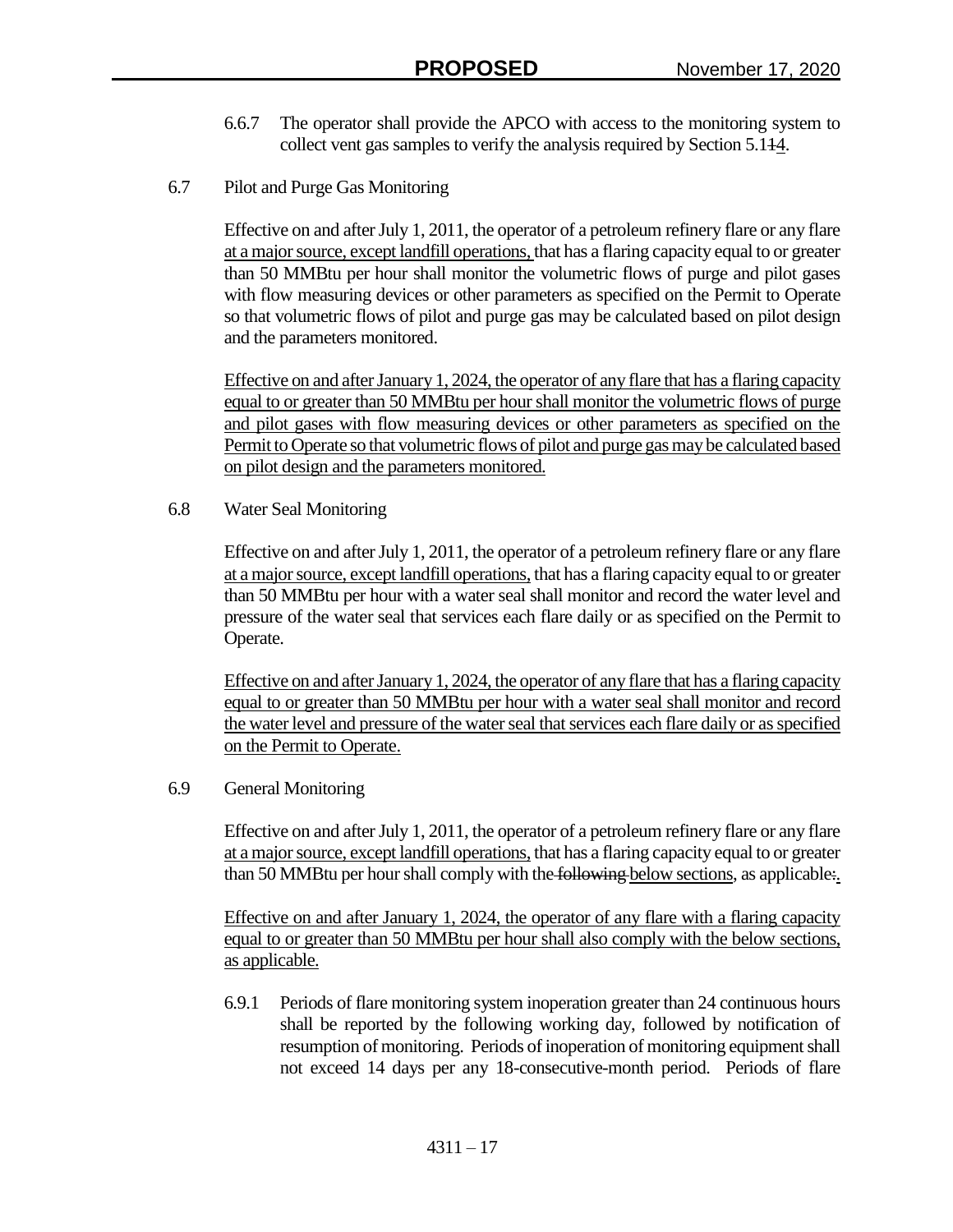monitoring system inoperation do not include the periods when the system feeding the flare is not operating.

- 6.9.2 During periods of inoperation of continuous analyzers or auto-samplers installed pursuant to Section 6.6, operators responsible for monitoring shall take one sample within 30 minutes of the commencement of flaring, from the flare header or from an alternate location at which samples are representative of vent gas composition and have samples analyzed pursuant to Section 6.3.4. During periods of inoperation of flow monitors required by Section 5.103, flow shall be calculated using good engineering practices.
- 6.9.3 Maintain and calibrate all required monitors and recording devices in accordance with the applicable manufacturer's specifications. In order to claim that a manufacturer's specification is not applicable, the person responsible for emissions must have, and follow, a written maintenance policy that was developed for the device in question. The written policy must explain and justify the difference between the written procedure and the manufacturer's procedure.
- 6.9.4 All in-line continuous analyzer and flow monitoring data must be continuously recorded by an electronic data acquisition system capable of one-minute averages. Flow monitoring data shall be recorded as one-minute averages.
- 6.10 Video Monitoring

Effective on and after July 1, 2011, tThe operator of a petroleum refinery flare shall install and maintain equipment that records a real-time digital image of the flare and flame at a frame rate of no less than one frame per minute. The recorded image of the flare shall be of sufficient size, contrast, and resolution to be readily apparent in the overall image or frame. The image shall include an embedded date and time stamp. The equipment shall archive the images for each 24-hour period. In lieu of video monitoring the operator may use an alternative monitoring method that provides data to verify date, time, vent gas flow, and duration of flaring events.

- 7.0 Compliance Schedule
	- 7.1 Operators of flares, that are exempt under Section 4.0 and that lose exemption status, shall not operate flares until in full compliance with all applicable requirements of this rule effective on the date the exemption status is lost.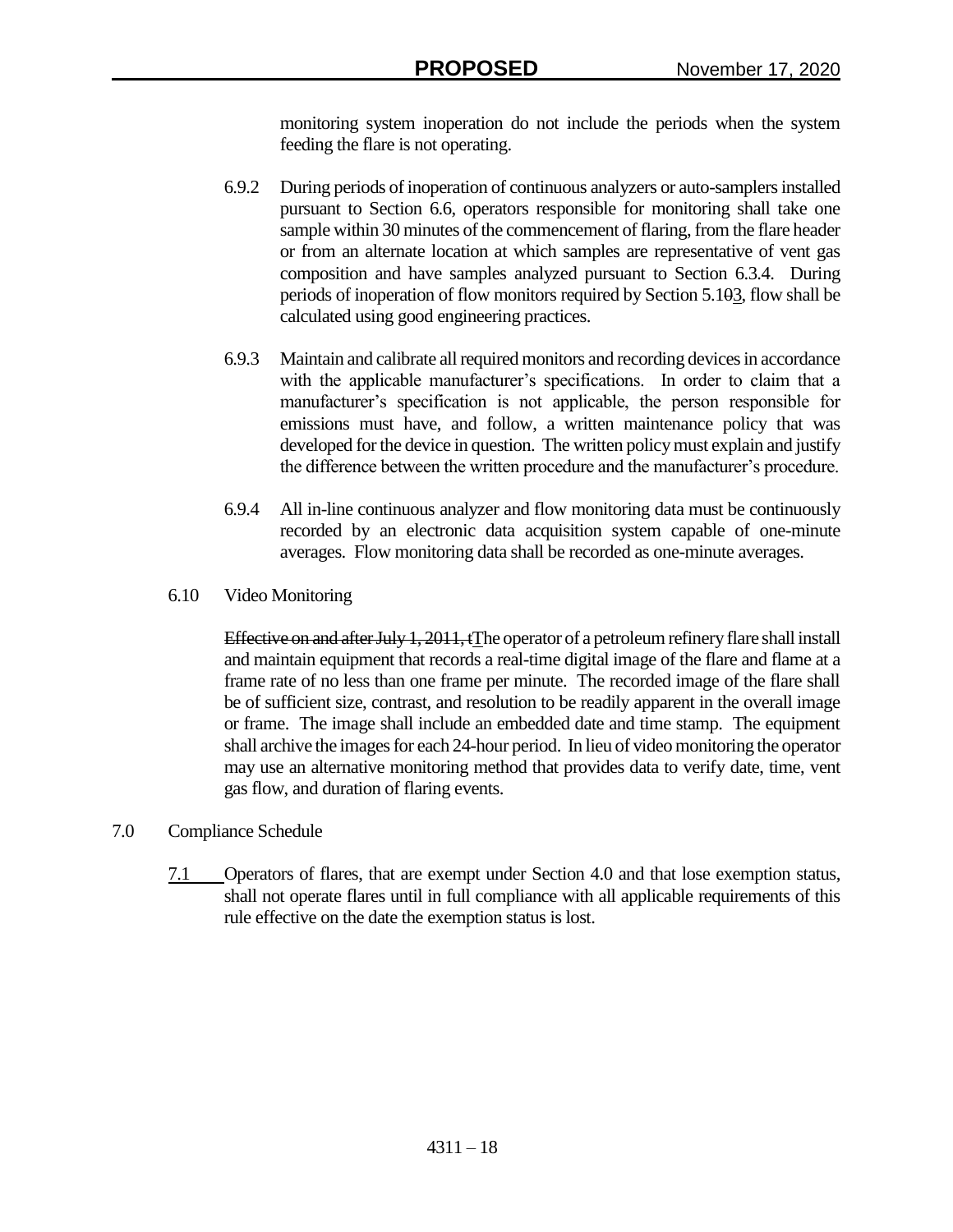7.2 Operators of flares opting to limit flaring annual throughput per Section 5.9.1 shall meet the compliance schedule in Table 5.

| Table 5 – Flaring Throughput Permit to Operate Limit Timeline |                                           |                              |
|---------------------------------------------------------------|-------------------------------------------|------------------------------|
|                                                               | Requirement<br>Deadline                   |                              |
|                                                               | A. Submit ATC application to limit annual | July 1, 2022                 |
|                                                               | throughput to levels below those          |                              |
|                                                               | specified in Table 2                      |                              |
| В.                                                            | Compliance with flaring annual            | On and after January 1, 2024 |
|                                                               | throughput limits                         |                              |

7.3 Operators of flares opting to replace or modify a flare to meet the emission limits in Table 3 per Section 5.9.2 shall meet the compliance schedule in Table 6.

| Table 6 – Flare Modification or Replacement Timeline                                           |              |
|------------------------------------------------------------------------------------------------|--------------|
| Requirement                                                                                    | Deadline     |
| A. Submit ATC application to modify or<br>replace the flare to meet Table 3 emission<br>limits | July 1, 2022 |
| B. Demonstrate Compliance with Table 3   December 31, 2023<br>emission limits                  |              |

7.4 Operators of flares subject to Section 5.10 shall meet the compliance schedule in Table 7.

| Table 7 – Flare Modification or Replacement Timeline                                              |                                                                                                                                                              |
|---------------------------------------------------------------------------------------------------|--------------------------------------------------------------------------------------------------------------------------------------------------------------|
| Requirement                                                                                       | Deadline                                                                                                                                                     |
| Submit ATC application to modify or<br>A.<br>replace the flare to meet Table 3 emission<br>limits | By March 1 of the year after the end of the<br>second consecutive calendar year in which an<br>exceedance of the Annual Throughput<br>Threshold occurred     |
| B. Demonstrate Compliance with Table 3<br>emission limits                                         | By December 31 of the year after the end of<br>the second consecutive calendar year in which<br>an exceedance of the Annual Throughput<br>Threshold occurred |